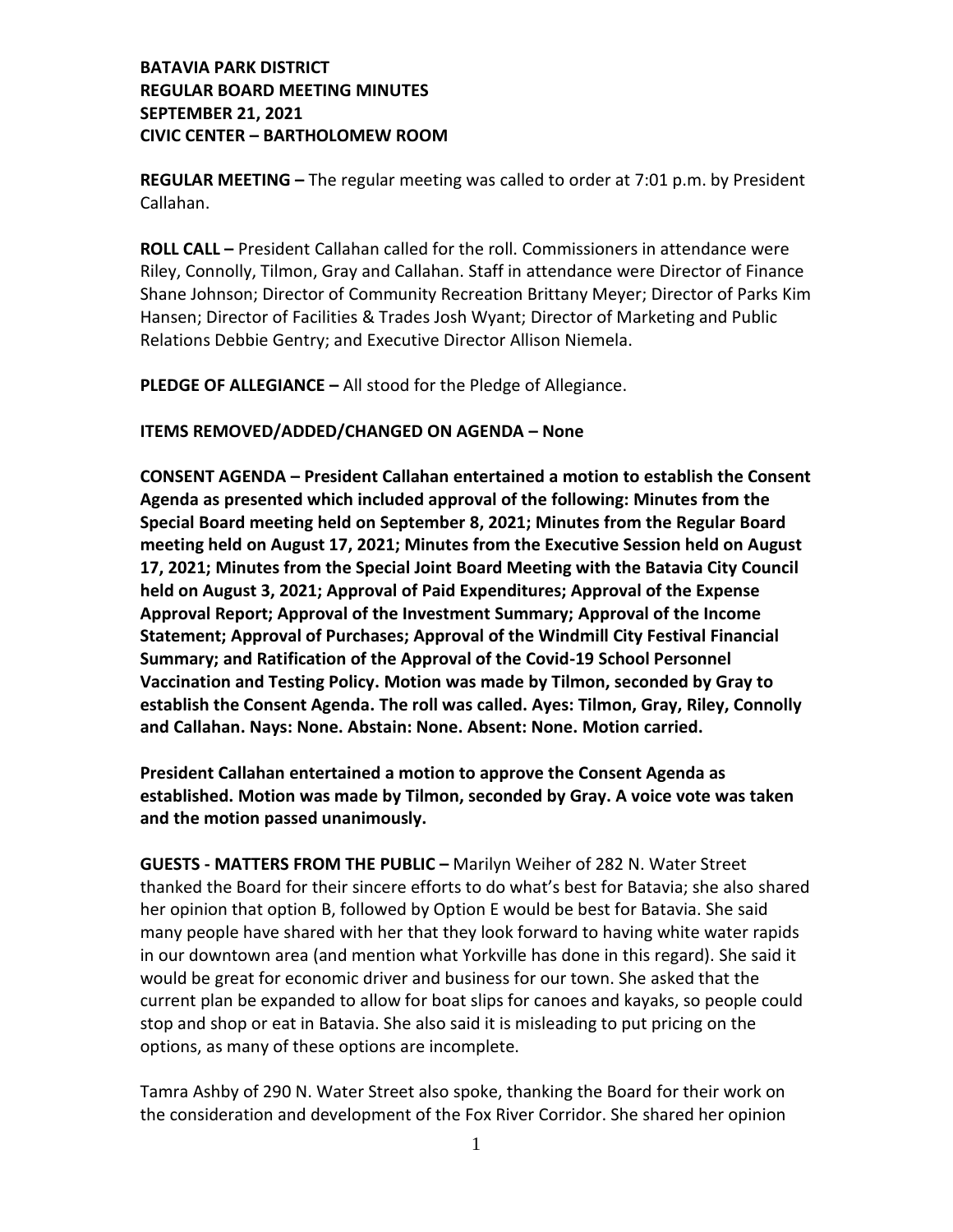that she is in favor of plans B and E. In her opinion, those are the plans that allow the City of Batavia to continue to develop and grow upon the great foundation already developed.

#### **BATAVIA PARKS FOUNDATION – None.**

**CORRESPONDENCE** – President Callahan acknowledged a letter from Batavia residents Robert and Joyce Saxon regarding their support for Plan B in the Challenge Dam/Depot Pond discussion.

### **FOX VALLEY SPECIAL RECREATION ASSOCIATION (FVSRA) – None.**

**ANNOUNCEMENTS –** Director Gentry read the following announcements: 1) Are you looking for another way to give back to the community? The Parks Foundation invites you to join them for the **2021 Parks Clean-Up Day** on Saturday, October 2 from 8 am – noon at the Peg Bond Center. The event will focus on cleaning up the Batavia Riverwalk. Registration is not required. Gloves, tools, water and a light snack will be provided to volunteers. 2) For pure fun and relaxation, snuggle into a fantastic fall **Drive-in Movie, "Beetlejuice,"** playing at 7:00 p.m. on Saturday, Oct. 9 at West Main Community Park. It's \$20 per car and registration is required. 3) We need volunteers for the Halloween season, too. The Batavia Park District currently seeks individuals or groups interested in helping out at **A Nightmare at West Main**. This is a great opportunity for service hours, team building and community groups. The event will take place on October 15 and 22 from 7-9 p.m. at West Main Community Park. Volunteer and channel your inner demon, ghost or zombie to create some spooky ambiance and fun! Not interested in volunteering? That's ok; we invite you to grab your friends and family and join us for a creepy good time! 4) We are also excited to host our third annual **Halloween House Decorating Contest**! Show us your scariest and most frightening house decorations this season by competing against other Batavia households to win Best Overall Theme or People's Choice. The deadline to enter your haunted house is October 18 at 5 p.m. and there is a fee of \$5 per house. Judging for Best Overall Theme will take place on October 20 between 4 and 9 p.m. and People's Choice online voting will open on October 21 on the Park District Facebook page. The house with the most likes on Facebook by noon on October 27 will win the People's Choice award. 5) For more information on any of these events, visit our website at www.bataviaparks.org or give us a call at 630-879-5235.

**MATTERS FROM COMMISSIONERS –** Commissioner Tilmon expressed that in the Dam/Depot Pond discussions, he remains passionate about maintaining the Depot Pond. He also expressed sincere thanks to the Park District Staff for their hard work on Windmill City Festival, a successful and well-done event.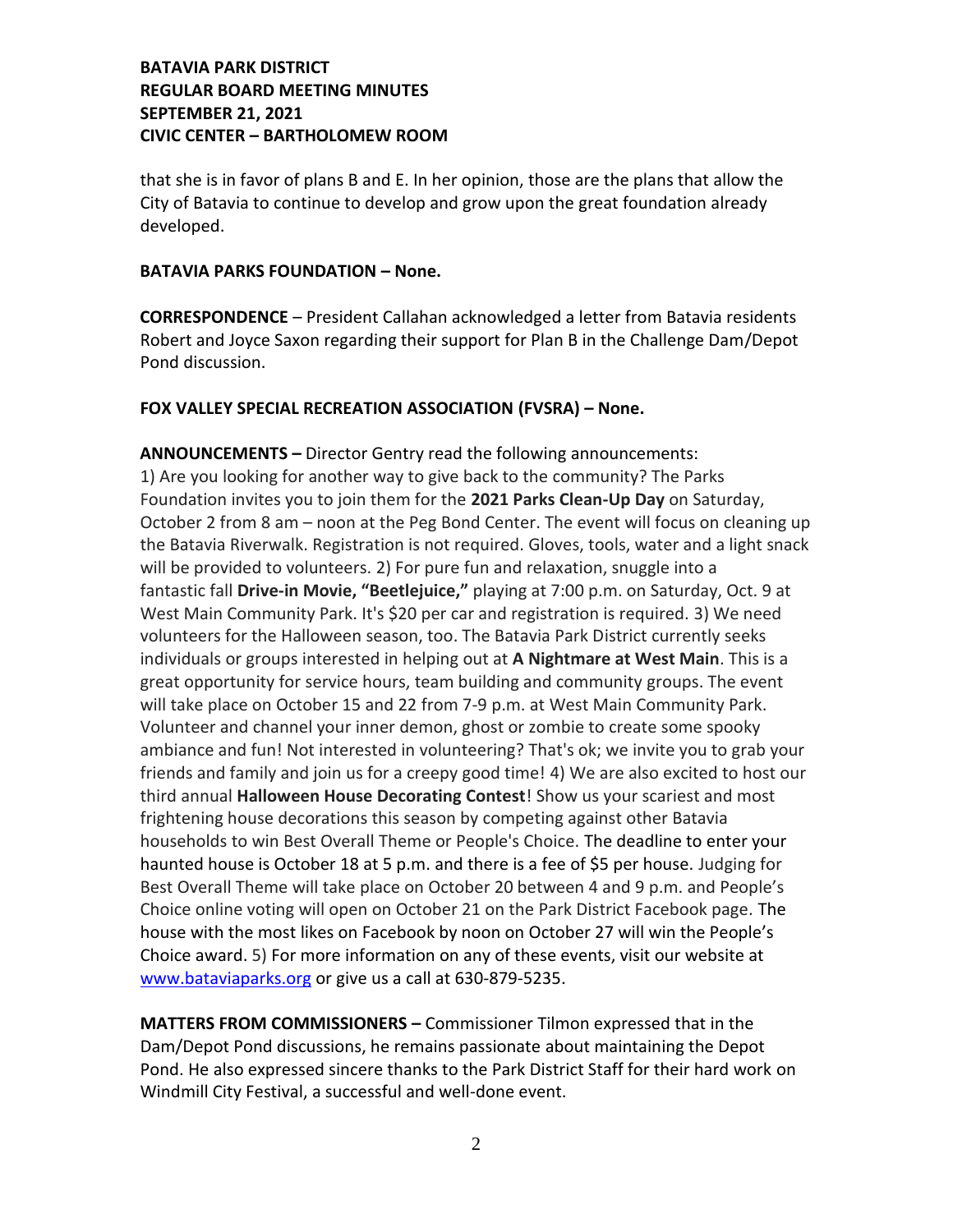Commissioner Connolly thanked the Batavia residents for attending. She said she wants to see the focus of the Dam/Depot Pond project to be NOT just on dam removal, but on the overall vision for Batavia. She wants to know what the overall options are: How is it going to create opportunities, excitement and the type of downtown that Batavia wants?

Commissioner Riley also thanked the Batavia residents for attending. He shared that besides having the City Council and the Park Board discussing the five plans, we also want to consider how the changes will affect the region, up river and down river, and not only Batavia itself. He said that the Park Board continues to look at the big picture.

President Callahan also gave kudos to the Staff and said he heard great things about Windmill City Fest from many people, even those who don't live in Batavia. He thanked the Batavia residents for attending and for their insights, and said it is important that the Board hears from people, whether in person or electronically. He said that impetus of the Dam/Depot Pond discussion goes beyond what happens to the dam. The said that the Board wants to expand opportunities along the Fox River, from Duck Island South to Clark Island or just past it. The river is a unique feature of Batavia and the Tri Cities area, and the Board feels that it is important to allow more opportunities to engage the river. He said he is passionate about the Depot Pond and about creating more recreational opportunities on the river, for residents and visitors alike.

President Callahan also shared that this Saturday, October 2 at 9 a.m. at the Peg Bond Center there will be another Community Open House at which Batavia residents may drop in and talk with consultants from Hitchcock Design Group about the Fox River Corridor Study and the dam removal concepts.

### **STAFF REPORTS –**

Director of Finance Johnson advised the Board that the budget process with the Staff is well underway. He will be holding meetings with Executive Director Niemela and all Directors to review projections and budget requests in further detail. The District received a final distribution from IMET in the amount of \$3,859.49, representing a total of \$60,179.92 recovered. This is just under 60% of the District's account value as of 9/30/14, when fraud occurred. The CDP Retreat is scheduled tentatively for October 3.

Director of Facilities & Trades Wyant advised the Board that the Quarry operations began on August 16. The work is continuing smoothly and the team is a week and a half ahead of schedule so far. The facilities crew also is currently renovating the kitchen of the Lodge at Laurelwood. Lastly, the old salt truck was sold at auction.

Director of Parks Hansen advised the Board that she has met with members of the City of Batavia to go over checklists (and Josh also met with the developer) to outline what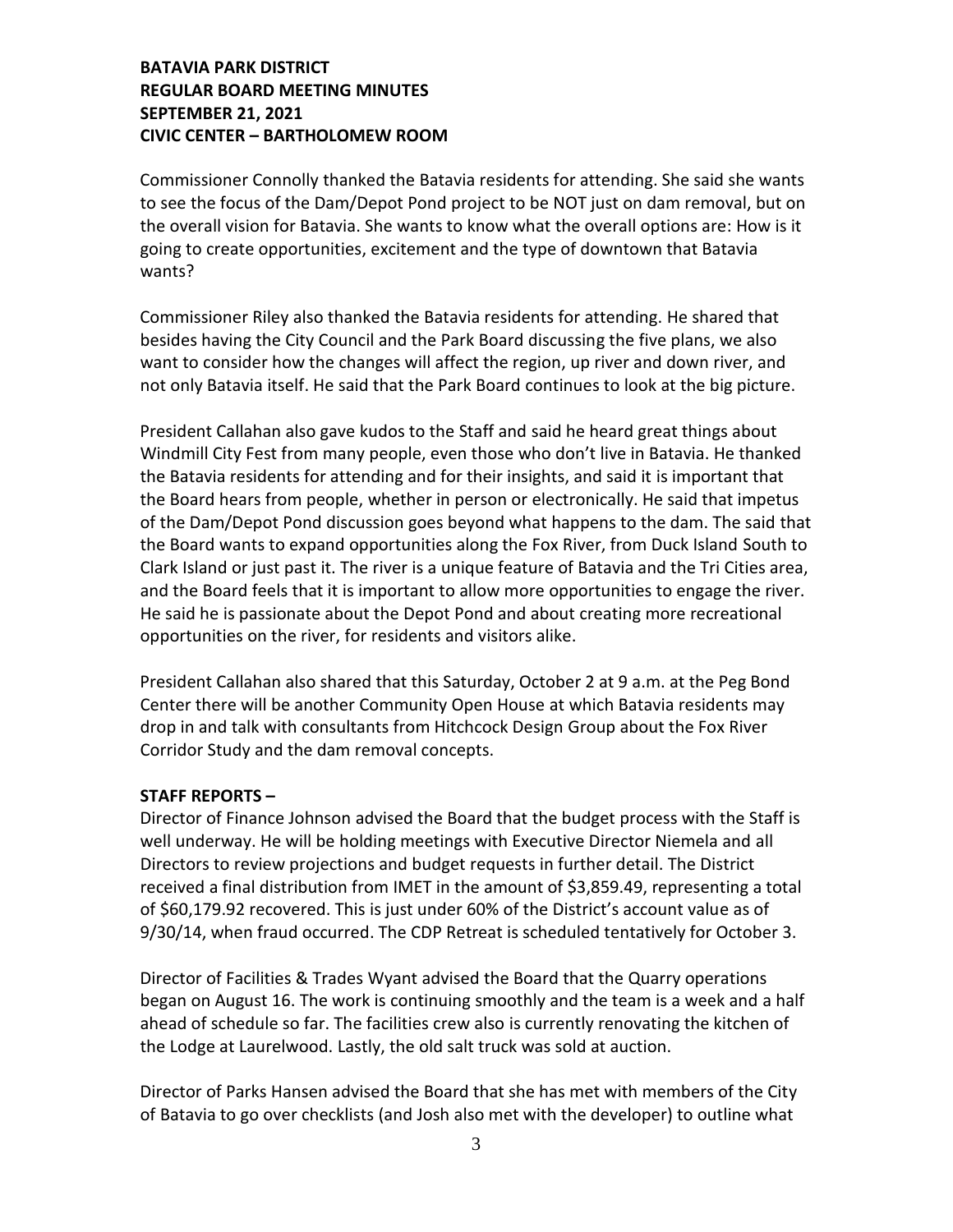still needs to be completed before we take ownership of the Prairie Commons property; there is a slight chance it will be ready this fall. She also said Windmill City Festival went well and very smoothly, and she thanked the Staff for making this happen, despite the fact that there were a lot of new people involved.

Director of Community Recreation Meyer advised the Board that over 56 kids signed up for the new developmental soccer league with Strikers Fox Valley Soccer Club. The Staff is excited that we have all six Batavia grade schools included in this year's Kids Club, and more than 183 kids in the program. Bethanne Guidarelli will be attending next month's Board meeting in Brittany's absence to give the Hall Quarry Beach End of Season Report.

Director of Marketing & Public Relations Gentry advised the Board that last month, we conducted a Fun Guide survey online with Park District program participants, and we received 225 responses. Next, we will hold some in-person focus/review groups to discuss possible improvements we can make to the Guide to be more relevant, timely, useful and interesting for residents. We've have chosen a new digital publishing partner called ISSUU for our Fun Guide flip book online; ISSUU is more user-friendly and has greater capabilities than our prior flip book program.

**EXECUTIVE DIRECTOR'S REPORT –** Executive Director Niemela advised the Board that 1) We are entrenched in the budget. October 2 at 8 a.m. will be the CDP Retreat, where we discuss the big picture, long-term priorities for the District. The Board also decided to hold the budget workshop on November 30 at 6 p.m. 3) Results from the first (virtual) Community Open House held by Hitchcock Design Group will be posted on the Park District website tomorrow afternoon. The second (in-person) Community Open House will be held from 9-10:30 a.m. at the Peg Bond Center. There is also a survey on the Hitchcock Design Group's website, which is to be completed by October 1. 4) Closing on 150 Houston Street building will be on September 30. There are 9 tenants remaining in the building. The Park District and Batavia Historical Society will be working on an agreement for sharing this space for a variety of purposes, to include recreational opportunities and museum expansion space; it will be a functional, multi-purpose facility. 5) Hall Quarry Beach: Sidewalks have been added and parking lot and fence improvements are underway. Commissioner Gray asked about how many parking spaces this renovation will add. Niemela will find out and respond. 6) The Batavia Chamber of Commerce is holding its Harvest Celebration on October 6 at Oscar Swan; the Batavia Park District will be recognized for 25 years of service. Tony Winter, former Curator Chris Winter's husband, also will be awarded with the Donna Dallesasse Award. Board and Staff members are invited to attend. 7) Niemela said she is extremely proud of everyone's teamwork at Windmill City Fest. Even though there were many new employees and new Directors involved, everything went smoothly. She also thanked Commissioner Tilmon and Commissioner Riley for volunteering and assisting our Staff at the festival. She confirmed that next year's Windmill City Festival will be held in July,